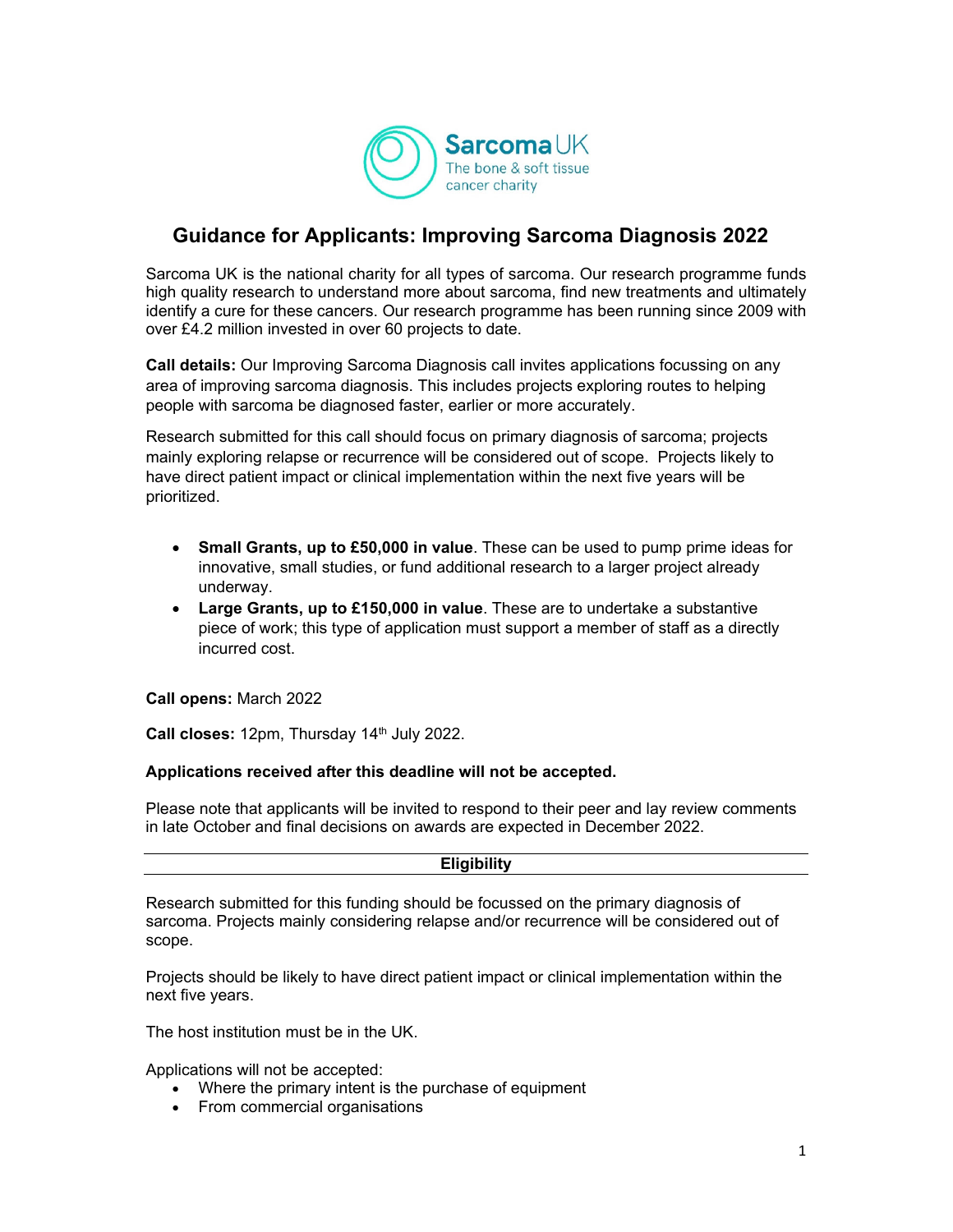If you are unsure about the eligibility of your application, please contact Sarcoma UK's research team by emailing research@sarcoma.org.uk or by calling 020 7250 8271.

# **How to Apply**

Applications must be made by the Principal Investigator and submitted by the deadline advertised. Applicants may seek clarification regarding this limitation from Sarcoma UK's research team.

All applications which fulfil the eligibility criteria will undergo external peer review and will be considered by our Grant Review Panel. We also incorporate a lay review of all applications into our funding process. Lay reviewers will receive the full text of your application but will be asked to review the Lay Summary and 'potential benefit to sarcoma patients' sections only. We will also be introducing lay reviewers onto our research funding panel, alongside our Grant Review Panel. Throughout the process, lay reviewers will not be assessing the quality of the science, but the relevance and potential impact of your proposal for people affected by sarcoma.

Feedback is provided to all applicants.

Final decisions on awards are expected in December 2022.

#### **Resubmissions**

For submissions of proposals across any Sarcoma UK grant rounds, we allow only one resubmission of a previously unsuccessful proposal, unless you have been **explicitly invited** to resubmit for a second time.

For all resubmissions we encourage a full explanation of the revisions made to the proposal from its previous iteration. Resubmissions will be checked as part of our triaging process; applications which do not meet the above requirements will not be accepted.

# **Impact of COVID-19**

As a research funder, we would like to reassure the research community that we are acutely aware of the immediate and long-term impacts of COVID-19 on research activities. As part of this proposal, we welcome information outlining how COVID has impacted your or your team's research activities (for instance, increased clinical responsibilities, access to facilities, changes in personal circumstances) which may have affected the development of this proposal. Please note this is entirely optional and at your discretion. Please only disclose information that you are comfortable with being shared with our Grant Review Panel and external reviewers; any details which could identify other individuals will be redacted.

Please see the full statement on our website for more information.

# **PART ONE – Project Details**

**1. Project Title:** Please list the full project title; when awarded this will be used in all correspondence and listed on our website.

**2. Investigators:** The Principal Investigator (PI) and the proposed project must be based in the UK at a Higher Education Institution (HEI), Research Institute or Clinical Institution.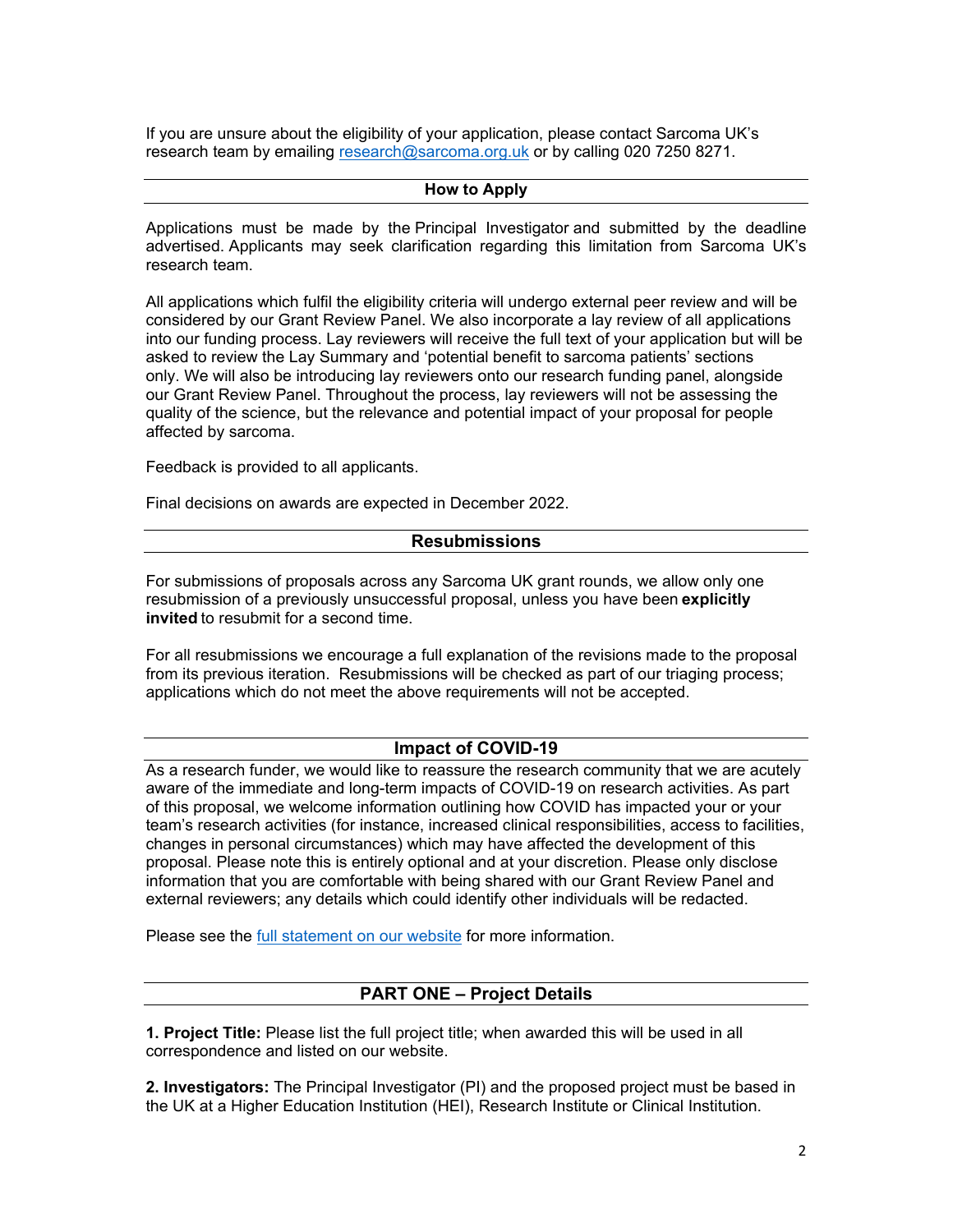Where the PI is on a fixed-term contract, their contract must extend at least one year beyond the lifetime of the project, or the host institution must demonstrate that it intends to award a permanent position at the end of the fixed term. In addition, a co-applicant with a permanent post at the host institution should be listed on the application. Please list all PI and Co-I titles, names and posts held. Please indicate how many hours per week (hpw) will be spent on the project for each PI / Co-I. If there are more than 3 investigators, please list this on a separate sheet and submit with your application.

**3a. Administering Organisation:** This should be the employing organisation of the PI. Please provide the name and the business address. Any award made is to the Administering Organisation who will sub-contract to other organisations as appropriate.

**3b.** Provide your contact details and postal address if it is different to that of the host organisation.

**4. Start date and Duration:** It is anticipated that awards will be announced in December 2022. Please give a realistic start date, factoring in ethical approval and staff recruitment. Give project duration in months.

**5a. Total Grant requested:** Please give total in £s (GBP). Indicate whether you are applying for a Small Grant (£50k max) or a Large Award (£150k max).

**5b. if you are applying for a small grant.** Please indicate if the proposed research is Pump Priming, Additional work on an already funded project or Other. If other, please state clearly what the work is.

**5c**. As a Medical Research charity, we do not pay fEC but wish to capture this information. As a member of the Association of Medical Research Charities (AMRC), we pay directly incurred costs and our awarded projects are eligible for QR funding. We are an NIHR partner charity.

#### **6. Additional funding available from the Sarah Burkeman Trust**

Sarcoma UK is pleased to be working with the Sarah Burkeman Trust, a charitable foundation set up in memory of Sarah Burkeman, who sadly passed away from sarcoma. Sarah was a much-loved and highly talented documentary film-maker who was diagnosed with an undifferentiated uterine sarcoma in 2013. For more on Sarah's story, please visit our website.

The Sarah Burkeman Trust is able to offer £200,000 funding towards selected research projects submitted to Sarcoma UK's research 2022 funding calls.

Applications for this funding are welcome for translational research projects in the following areas in adjacencies to Sarah's own cancer journey:

- Gynaecological sarcomas
- Sarcomas that can particularly affect young people
- Poorly differentiated sarcomas
- Research focussed on early diagnosis
- Immunotherapy

If you wish to also be considered for this additional funding from the Sarah Burkeman Trust, please indicate this in the relevant section on your application form, with justification as to how your application is in scope for this funding. All applications made through Sarcoma UK's grant rounds will be subject to the same rigorous review process, administered by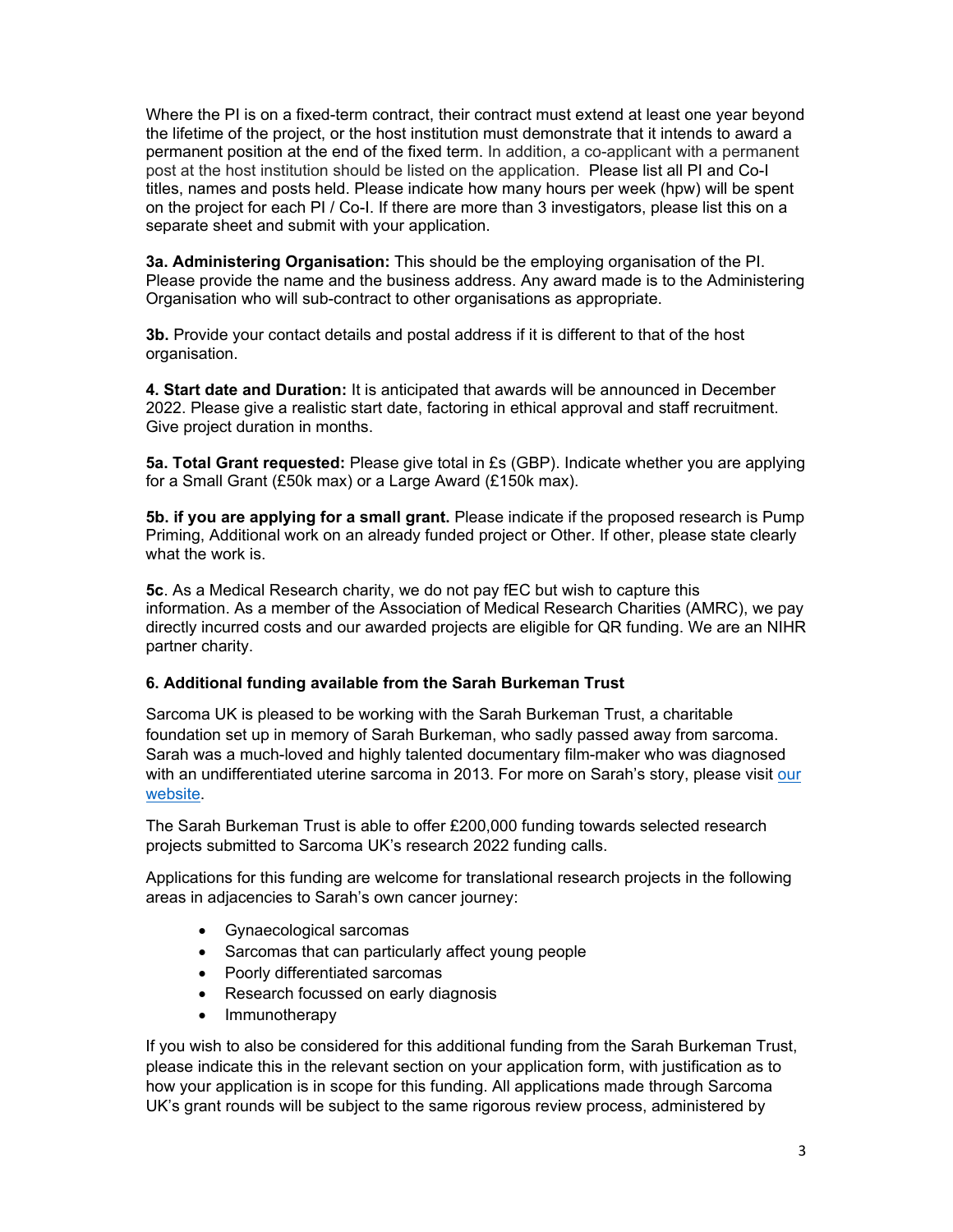Sarcoma UK. All such applications will be assessed and ranked alongside every other application Sarcoma UK receives for the round. Those deemed to be fundable will be shared with the Sarah Burkeman Trust, who will make the final decision on which projects to support with this funding, in partnership with their Scientific Advisory Panel.

**7.** If the research is sarcoma sub-type specific, please indicate. On the application form are the main sarcoma subtypes only; please enter the subtype in 'Other' if the subtype the research focusses on is not present.

**7b. People affected by sarcoma:** Please indicate if your project requires people affected by sarcoma to participate directly in the study (e.g. attending clinic, providing samples, as members of a patient involvement panel).

Please also give details of the nature of this participation. **Please note that responses for this question will be reviewed by people affected by sarcoma.** 

**8. Ethical approvals:** please indicate if the project needs ethical approval for working with human subjects and give an indicative date of approval (this should be factored into your start date).

If already in place, please give the IRAS study number or include a copy of the approval letter with the application. If you haven't yet submitted an application, please share your planned submission date.

Any clinical trials or study funded by Sarcoma UK are eligible for inclusion on the NCRI Clinical Studies Group Portfolio. Please indicate this when completing your Ethical Approval submission.

#### **9. Additional assessments/referrals**

Dependant on the nature of your project, you may need to engage one of more of the following; please complete as appropriate:

**9a.** Has this application been reviewed for any Excess Treatment costs your Trust may need to claim? (For more information: https://www.nihr.ac.uk/researchers/collaborations-servicesand-support-for-your-research/run-your-study/excess-treatment-costs.htm)

**9b.** Has this application had any input from the Research Design service? (For more information: https://www.nihr.ac.uk/explore-nihr/support/research-design-service.htm) If Yes, please state which Research Design Service.

**9c.** Has this project involved discussion with a Clinical Trials Unit? (For more information: https://www.ukcrc.org/research-infrastructure/clinical-trials-units/ukcrcregistered-ctus-website/)

If Yes, please state which Unit.

**9d.** Does this study involve recruiting patients to a trial or a study? The National Cancer Research Institute (NCRI), Sarcoma Clinical Studies Group (CSG) can provide input for applications and advise on recruitment to study, especially around any competing studies. (For more information: https://csg.ncri.org.uk/about-the-csgs/clinical-studiesgroups/sarcoma/)

#### **10. Animal work**

*As a member of the Association of Medical Research Charities, Sarcoma UK supports their statement on animal research. We fully support measures which will replace, reduce or*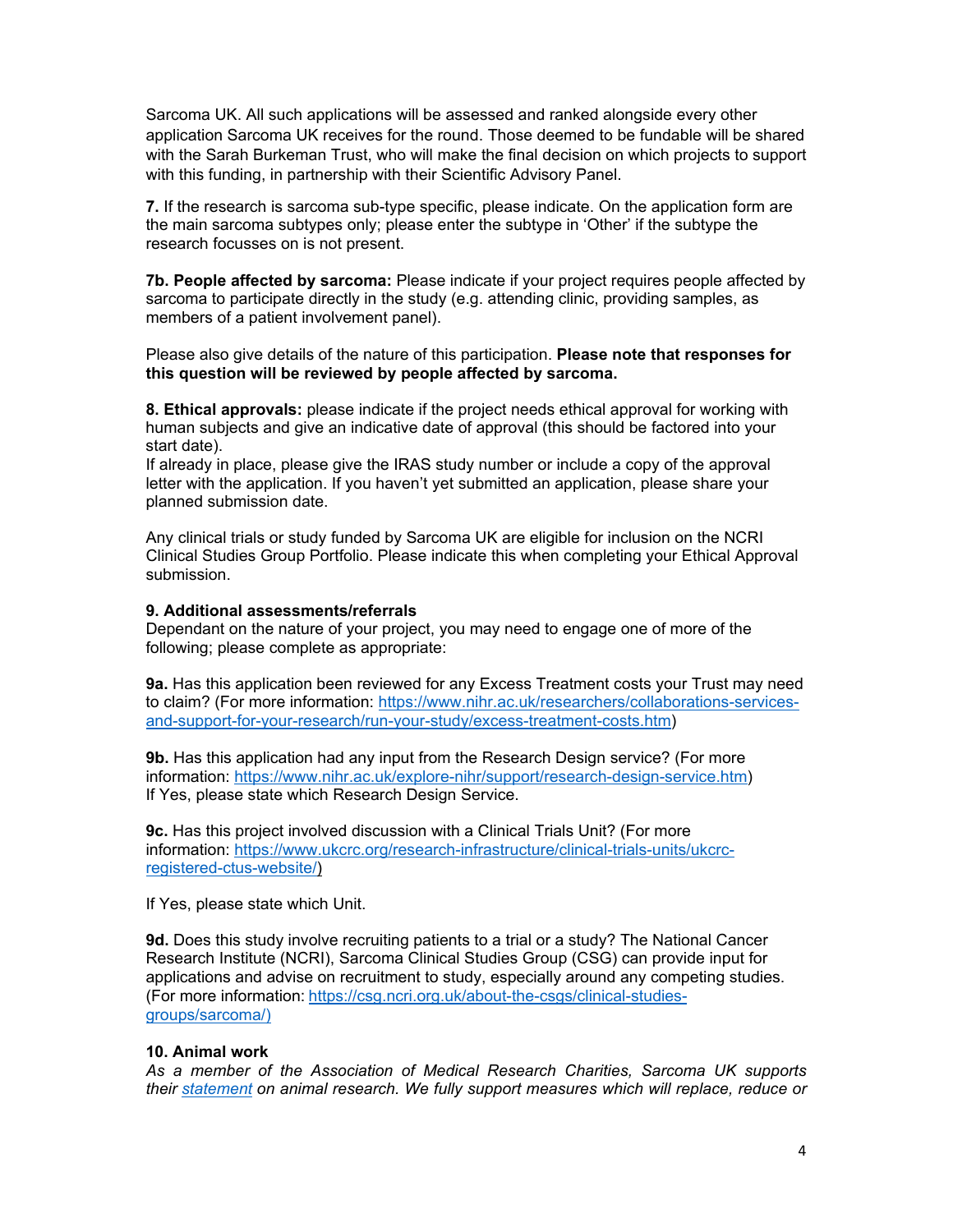*refine the use of animals in research, in line with legislation on the 3Rs (for further guidance, please visit the NC3R's website https://www.nc3rs.org.uk/the-3rs)*

Please state if any animal work is needed for your proposal. If yes, please provide details of the date of approval and the name of the Animal Licence holder for the project (this may be at an institutional level). Please state if the work is to be outsourced and where to (if known at application stage). Please state if the proposals require the use of animals from outside the UK.

Please provide details of the procedures involving animals that are to be used as part of this work. Please justify the use of animals in your research and whether there are any alternative experimental approaches for this work which do not require the use of animals. Please explain your choice of species or model as part of this work. Please provide details of and justify the number of animals to be used per experiment.

**11. Other sources of funding:** Sarcoma UK needs to know if the project is either supported or has been supported by another organisation. This will not affect the outcome of the funding decision. If you are under a confidentiality clause, please indicate yes and enter 'CONFIDENTIAL'.

- i. If the preliminary work (or very similar) has been previously externally funded, please supply the project details, including the title, funder and value of award.
- ii. If the project is being submitted elsewhere, please indicate where it is being submitted to and the anticipated outcome date.
- iii. If the project has been submitted to another funder in the last 12 months, please indicate where it was submitted to and the outcome.
- iv. If you already have partial external funding in place, please indicate this here and provide details of this funding.

**12. Exploitation:** Please state whether the project may have potential intellectual property (IP). List any IP which may be arising from the research (patents; questionnaires, copyrighted material etc.). Identify how your host organisation makes decisions and manages its IP registration (this may be signposting to the host organisation) and the name of your IP / Tech Transfer manager.

**13. External reviewers:** Sarcoma UK is a member of AMRC and funds only high-quality research. External expert peer review is vital to this process. We request you identify up to two reviewers who may be suitable. These should not be collaborators or researchers with whom you have published in the last five years.

**14. Key words:** Please provide a list of up to 5 key words that best summarise the project. These will be used internally to assist with finding peer reviewers.

**15. Lay summary:** Our supporter and donor community are very supportive of our research programme. Sarcoma UK's Grant Review Panel and Board of Trustees includes medical, scientific and lay representation.

As part of Sarcoma UK's research grant application review process, your lay summary will be reviewed and scored by people with personal experience of sarcoma. Your lay summary will form a fundamental part of our Lay Review assessment process, where applications are reviewed by people affected by sarcoma, who are not scientific experts. Lay Reviewers will primarily assess proposals on the relevance and importance of the proposed science to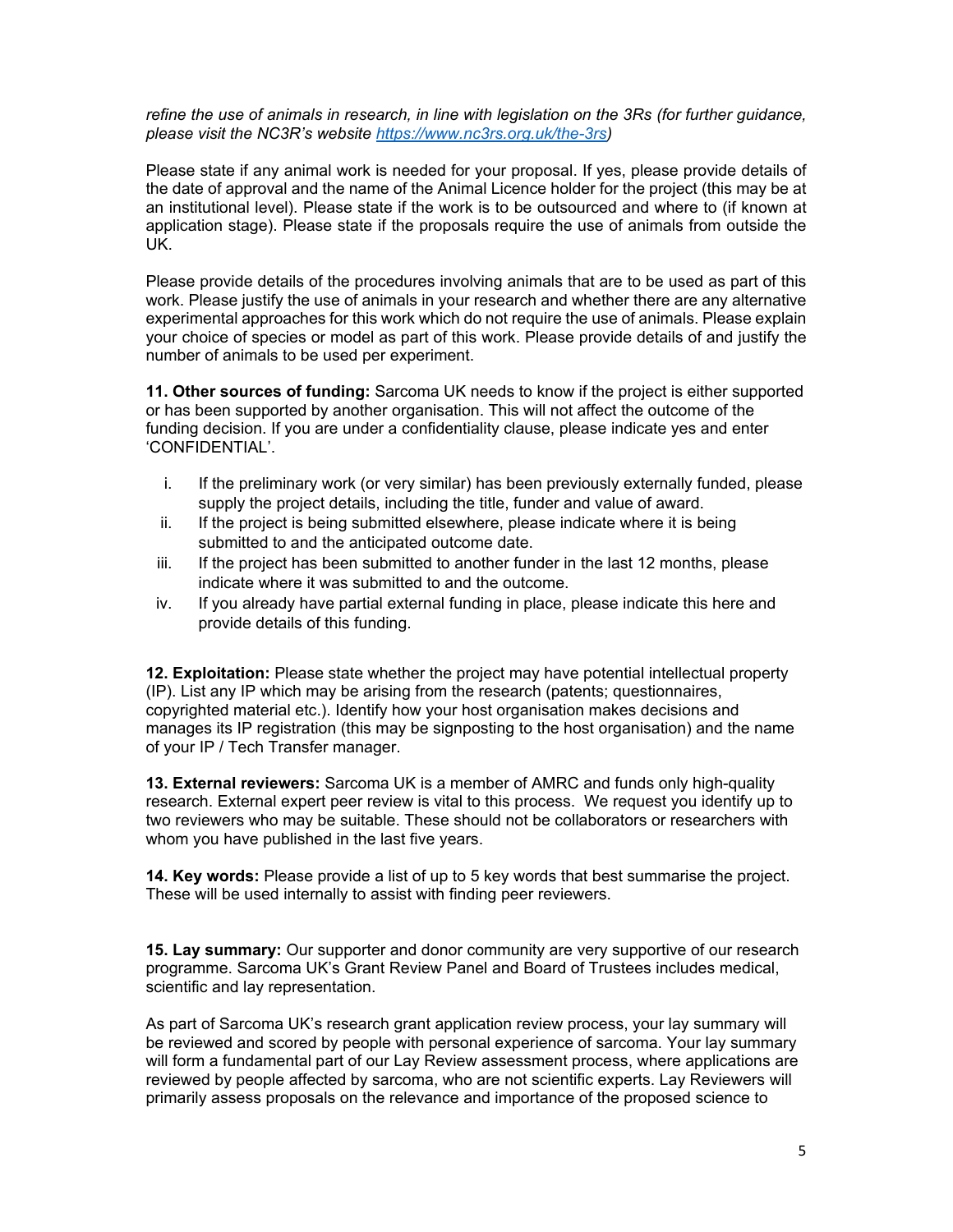people affected by sarcoma. Please ensure you write in plain English and that scientific concepts are explained for a non-expert audience.

Sarcoma UK's Board of Trustees, which includes medical, scientific and lay representation, will also see your lay summary.

Please ensure you write clearly and succinctly for a non-scientific audience, using nontechnical language, and avoid acronyms and jargon. Further guidance on how to write a good lay summary is available from the NIHR here.

Please give a plain English summary of the proposal. As a guideline, the summary should cover:

- Background and rationale: why you are doing the study
- What you plan to do
- How you will go about it experimental plan and intended outcomes
- The potential impact of the study for people affected by sarcoma

A maximum of 300 words should be used.

**16. Investigator contact details:** Please give the PI's and Co-I's contact details. A template page is provided at the end of the application for additional Co-I's; please add at the end of Part One.

**17. Collaborators:** List any collaborators here. Please provide a project-specific supporting letter for each collaborator detailing what they contribute to the project. A template page is provided at the end of the application for additional Co-I's, please add at the end of Part One.

**18. Declaration and institutional Approval:** To ensure good governance the application must be approved within the host institution by both the PI's Head of Department / Division / School / Dean as appropriate. The form must also be signed by the Finance / Administrative officer on behalf of the organisation which will manage the award. Those signing must have the authority to sign on behalf of the organisation. We accept electronic signatures, or a scanned page.

#### **PART TWO – The Proposed Research Study**

Describe the research study in five pages, with an additional page for references and any power calculations, if needed.

Please use the following headings:

**Title**

Give the full title of your project

- **Hypothesis** (if different from Title) What is your scientific question?
- **Academic Abstract** The academic abstract for the project proposed
- **Purpose of the Research** Explain what this knowledge will bring to the field, why is it important?
- **Background/rationale**  Please provide any relevant developments in this area which will put this research proposal into context.
- **Plan of investigation and methods to be employed**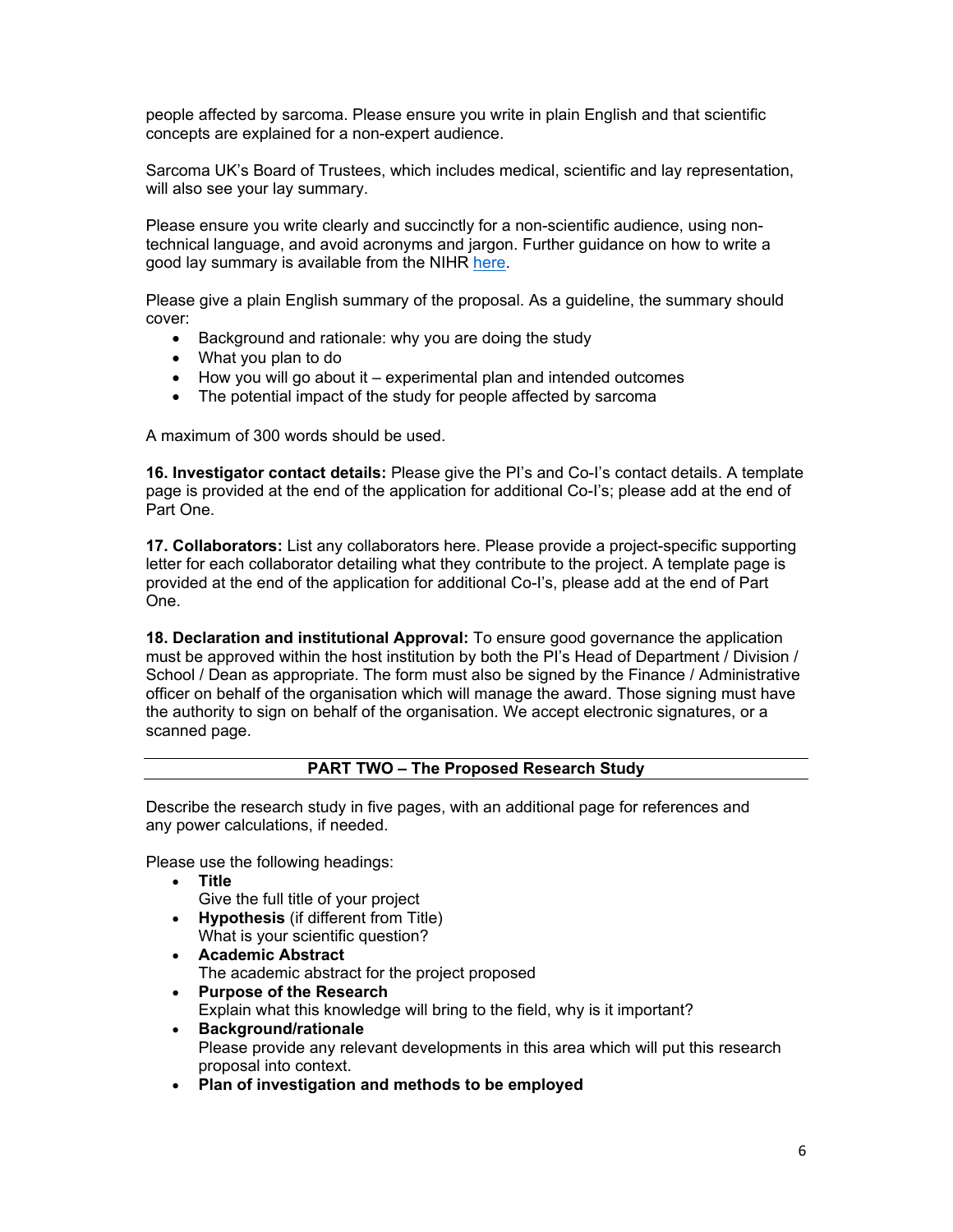Give a detailed plan of your aims and the work, methodologies, techniques etc. planned to deliver these aims. List key milestones with timelines, and identify key risks.

# **Pathway to impact for sarcoma patients**

Please articulate how this research could lead to meaningful benefits for sarcoma patients. Please also explain how far this research is from clinical implementation and/or direct patient impact.

*This section will form a fundamental part of our Lay Review assessment process,*  where applications are reviewed by people affected by sarcoma, who are not *scientific experts. Please ensure you write in plain English and that scientific concepts are explained for a non-expert audience.* 

- **Justification of resources** Justify your resources in terms of the project plan and achieving the proposal's objectives. (Please see allowed and disallowed costs.)
- **Plans for dissemination**
- Please detail where you would intend to share findings of the research.
- **References**

List of references for the Research Plan

# **PART THREE – Details of Financial Support Requested**

Sarcoma UK is an AMRC member charity. All our research is awarded through open, competitive calls and undergoes external peer and lay review. Funded projects are eligible for quality-related research funding through the Charity Research Support Fund.

Sarcoma UK will only pay Directly Incurred costs (DIC). Applications for funding should be based on estimated expenditure and all figures should be entered in GBP (£ Sterling).

# **Allowed and disallowed costs**

The following list is not considered exhaustive. Sarcoma UK may query and/or remove any costs that are deemed to be outside the funding remit. For any queries, please email us at research@sarcoma.org.uk.

# **Allowed costs include:**

- Salary for those member(s) of staff carrying out the research and who will be employed on the grant. If you applying for a Large Grant, a DIC member of staff must be included. (Please note that this member of staff may not be a PhD student.)
- Consumables and materials directly attributable to the project.
- Animal costs (purchase, housing, husbandry, animal licence costs etc.)
- Equipment essential to the project (quotes must be obtained for items over £10k and included with the application)
- Software license(s) (if project specific)
- Up to £2000 in dissemination costs per project. For any costs associated with project dissemination, including: publication charges (see our Open Access Policy), poster printing, media production.
- Travel related to the research proposal such as participant expenses to travel to focus group meetings, interviews or assessments
- Access charges for shared equipment / facilities in "Other/Exceptional items"
- Consultancy costs included in "Other/Exceptional items"